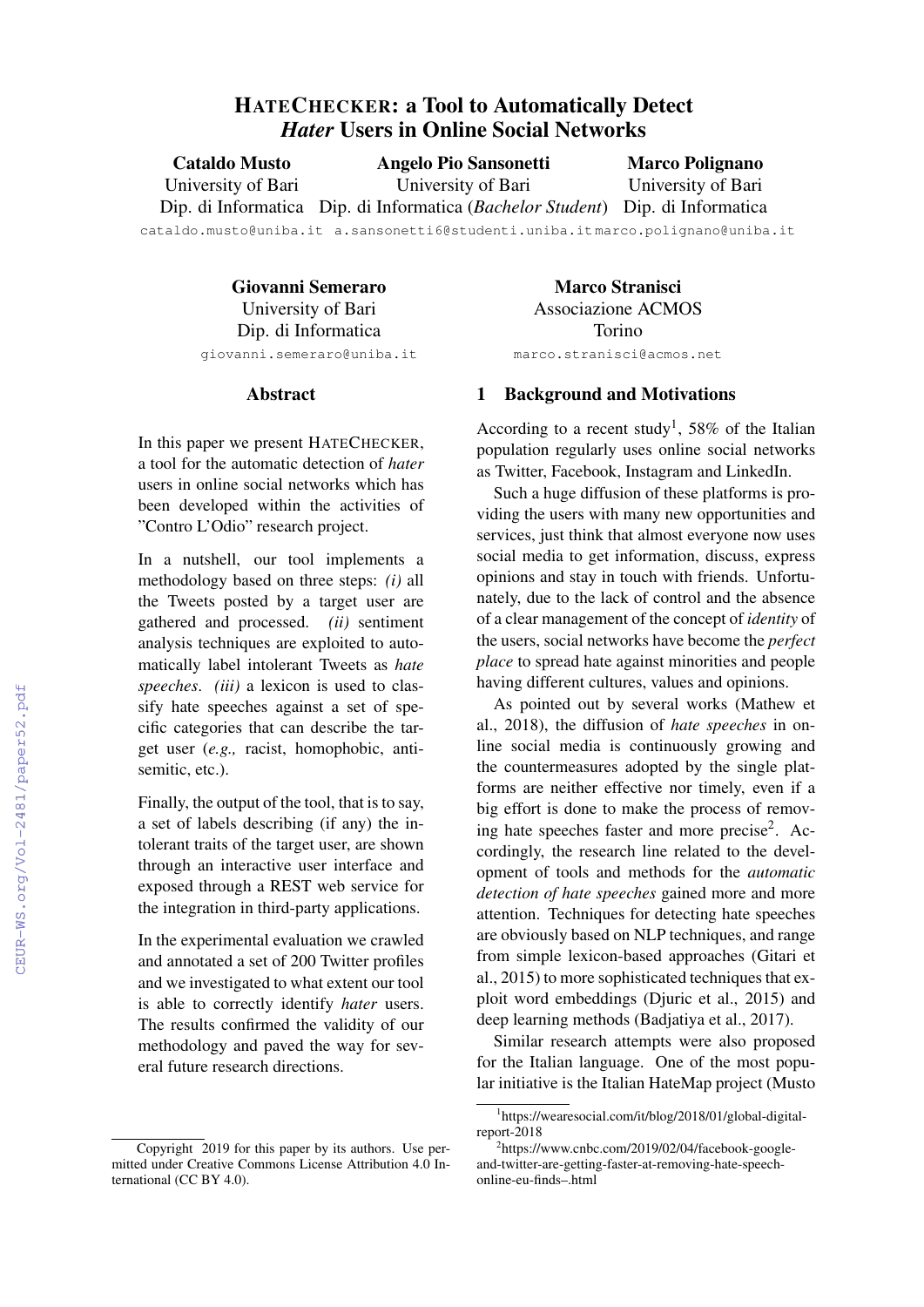et al., 2016), a research project that exploits semantic analysis and opinion mining to identify the most-at-risk areas of the Italian country, that is to say, the areas where the users more frequently publish hate speeches. The interest of the research community for the topic was confirmed by the recent work by Bosco et al. (Bosco et al., 2017), who studied hate speech against immigrants, and by Anzovino et al. (Anzovino et al., 2018) who detected misogyny on Twitter. Moreover, as shown by the organization of a specific task in the EVALITA evaluation campaign, an important effort is now devoted to the automatic detection of misogyny (Fersini et al., 2018) and hate speeches in general (Bosco et al., 2018; Basile et al., 2019).

In order to continue the investigation in this research line  $ACMOS<sup>3</sup>$ , a no-profit association based in Torino, recently launched "Contro l'Odio<sup>4</sup>", a joint research project with the University of Bari, University of Torino and several local associations. The project aims to develop tools and methodologies to monitor (and *hopefully* tackle) online hate speeches and intolerant behaviors.

One of the outcomes of the research is HATE-CHECKER, a tool that aims to automatically identify *hater* users on Twitter by exploiting sentiment analysis and natural language processing techniques. The distinguishing aspect of the tool with respect to the work we have previously introduced is the *focus* of the tool itself. Indeed, differently from most of the literature, that focused on the analysis of single Tweets, HATECHECKER aims to analyze the users *as a whole*, and to identify *hater users* rather than *hate speeches*. Clearly, both the tasks are in close correlation, since techniques to detect hate speeches can be used to detect hater users as well.

However, through this work we want to move the focus on the latter since, up to our knowledge, this a poorly investigated research direction. Just think that no datasets of *hater users* is currently publicly available.

To sum up, the contributions of the work can be summarized as follows:

• We present a workflow that allows to detect *hater users* in online social networks;

- We evaluate several configurations (on varying of lexicons and sentiment analysis algorithms) of the pipeline and we identified the most effective one to tackle our specific task;
- We share the first publicly available dataset for automatic detection of *hater users* on **Twitter**

In the following, we will first describe the methodology we designed to implement our system, then we will discuss the effectiveness of the approach by analyzing the results we obtained on a (publicly available) dataset of 200 Twitter users.

# 2 Methodology

The workflow carried out by the HATECHECKER tool is reported in Figure 1.

Generally speaking, the pipeline consists of four different modules, that is to say, a SOCIAL DATA EXTRACTOR, a SENTIMENT ANALYZER, a PROFILE CLASSIFIER anda SOCIAL NETWORK PROCESSOR. All these components use a NoSOL database to store the information they hold and expose the output returned by the tool through a REST interface as well as through a Web Application. In the following, a description of the single modules that compose the workflow is provided.

# 2.1 Social Data Extractor

The whole pipeline implemented in the HATE-CHECKER tool needs some *textual content* posted by the target user to label the user as a *hater* or not. In absence of textual content, it is not possible provide such a classification. To this end, the first and mandatory step carried out by the tool is the extraction of the Tweets posted by the user we want to analyze. In this case, we used the official Twitter APIs to gather the available Tweets and to forward it to the next modules of the workflow.

Given that the *real-time execution* of the workflow is one of the constraints of the project, we limited the extraction to the 200 most recent Tweets posted by the user. This is a reasonable choice, since we aim to detect users who *recently* showed an intolerant behavior, rather than users who posted hate speeches one or two years ago.

# 2.2 Sentiment Analyzer

Once the Tweets have been collected, it is necessary to provide the tool with the ability to go

<sup>3</sup> http://www.acmos.net

<sup>4</sup> http://www.controlodio.it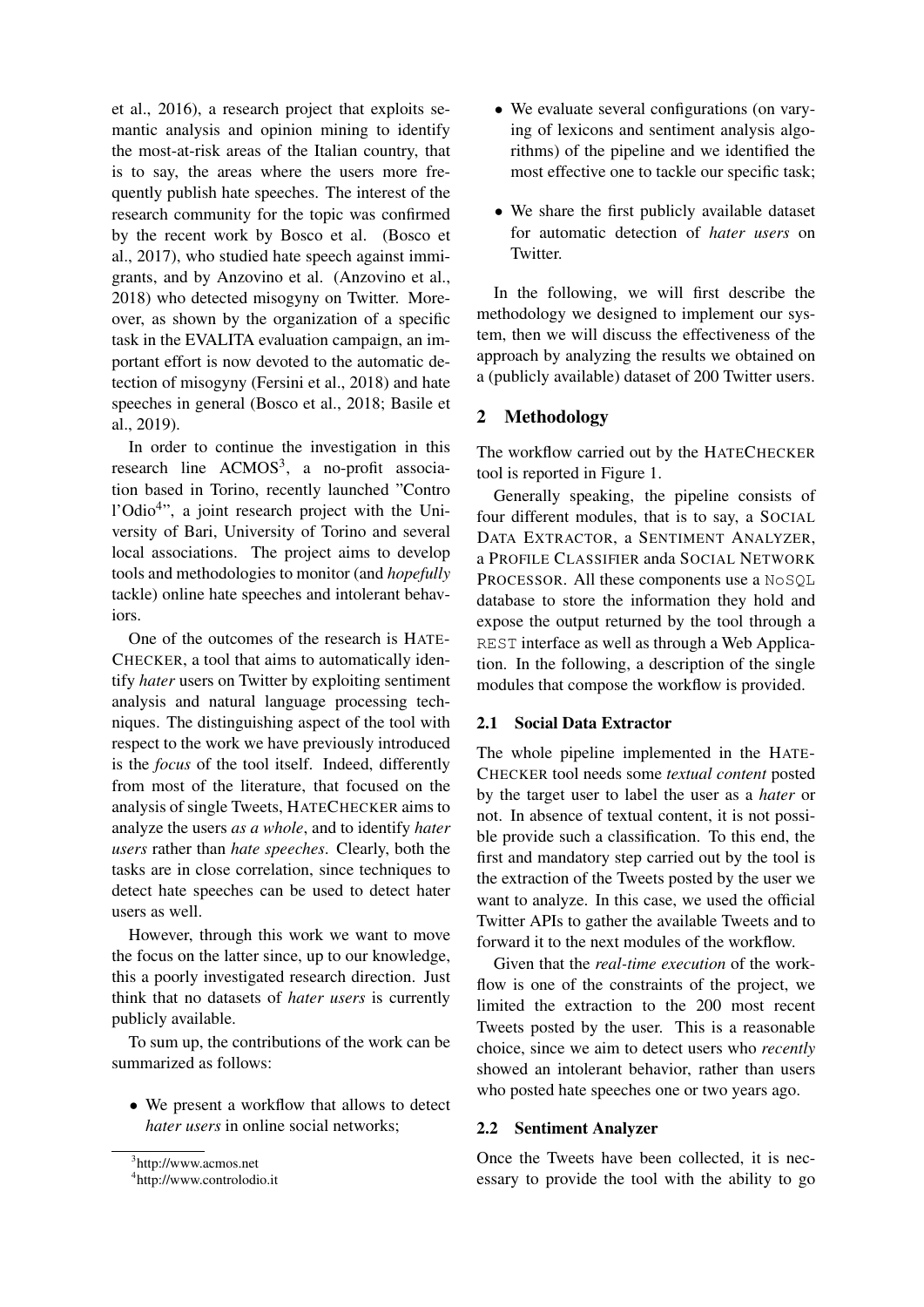

Figure 1: The workflow carried out by the HATECHECKER tool

through the content posted by the target and to automatically identify the *hate speeches*.

To this end, the SENTIMENT ANALYZER modules exploits Sentiment Analysis techniques (Pang et al., 2008) to basically classify each Tweet as *positive* or *negative* (that it to say, conveying hate speeches or not). To get this output we integrated and compared two different implementations of sentiment analysis algorithms:

- SentiPolC: (Basile and Novielli, 2014) a sentiment analysis algorithm that resulted as the best-performing one in EVALITA 2014 in carrying out the task of associating the correct *sentiment* to Tweets;
- **HanSEL**: an algorithm based on a deep neural network C-BiLSTN (Zhou et al., 2015) with an input layer of word embeddings. This strategy is based on the work proposed by Polignano et al. (Polignano and Basile, 2018) and it has been improved within the activities of the 'Contro l'Odio' research project. In particular, the whole net has been trained for 20 epochs with early stopping criteria, Adam loss function, and binary cross-entropy as optimization function.

A complete overview of the algorithms is out of the scope of this paper and we suggest to go through the references for a thorough discussion. For the sake of simplicity, we can state that the output of both the algorithms is a *binary* classification of each Tweet posted by the target user as *negative* (that is to say, conveying hate speeches) or *positive*. Such an output is then passed to the PROFILE CLASSIFIER module whose goal is to assign a more precise label to the user, on the ground of the nature of the hate speeches she posted (if any).

### 2.3 Profile Classifier

In such a specific setting, the simple exploitation of sentiment analysis techniques that provide a *rough* binary classification of the single Tweets (*conveying/not conveying hate*) is not enough. Indeed, the answers to two fundamental questions are still lacking:

- How can we label the user *as hater or nonhater* on the ground of the Tweets she posted?
- How can we return a more fine-grained classification of the user (*e.g.,* racist, homofobe, etc.) on the ground of the Tweets she posted?

Both these issues are tackled by the PROFILE CLASSIFIER module. As for the first question, a very simple strategy based on *thresholding* is implemented. In particular, we defined a parameter  $\epsilon$ , and whether the user posted a number of Tweets labeled as *hate speeches* higher than  $\epsilon$ , the user herself is labeled as an *hater*. Of course, several values for the parameter  $\epsilon$  can be taken into account to run the tool.

As for the second question, we used a *lexiconbased* approach to provide a fine-grained classification of users' profiles. The intuition behind our methodology is that for each category a specific lexicon can be defined, and whether a Tweet posted by the user contains one of the terms in the lexicon, the user is labeled with the name of the category.

Formally, let  $C = \{c_1, c_2 \dots c_n\}$  be the set of the categories (*e.g.,* racism, homophobia, sexism, etc.) and let  $V_{C_i} = \{t_1, t_2 \dots t_m\}$  be the vocabulary of the category  $C_i$ . Given a Tweet T written by a user u, if one of the terms in  $V_{C_i}$  is contained in  $T$ , the user  $u$  is labeled with the category  $C_i$ .

To define the lexicon for each category, we relied on the research results of the Italian Hate Map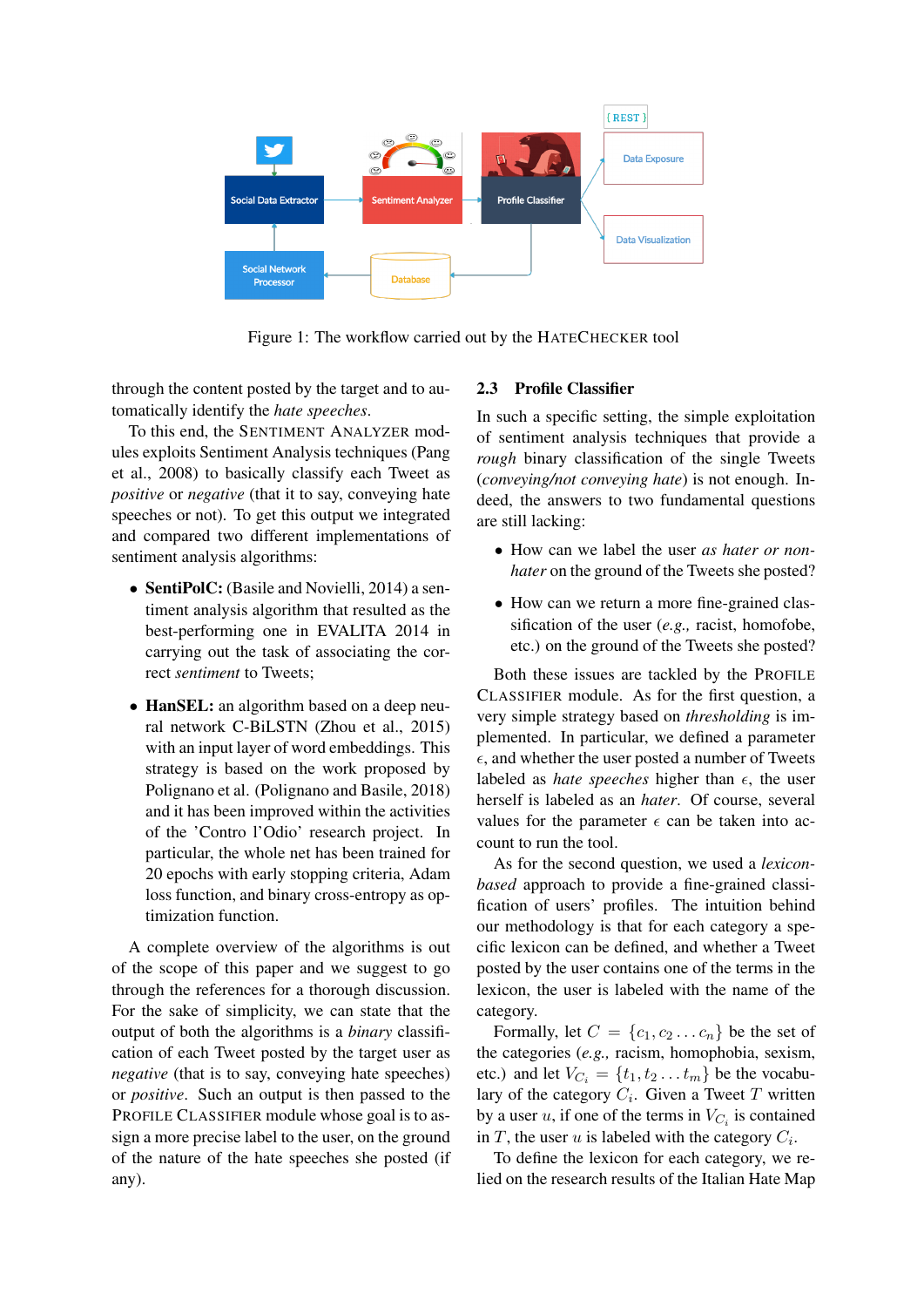(Lingiardi et al., 2019). In particular, we exploited the categories as well as the lexicon used in the Italian Hate Map Project, which consists of 6 differents categories (*racism, homophobia, islamophobia, xenophobia, anti-semitism, sexism, abuse against people with disabilities*) and 76 different terms in total.

In order to (hopefully) enrich and improve the lexicon used in the Italian Hate Map project, we exploited Hurtlex, a multilingual lexicon of hate words (Bassignana et al., 2018). Specifically, we manually selected a subset of relevant terms among those contained in Hurtlex and we merged the new terms with those contained in the original lexicon. In total, the complete lexicon contained 100 terms, 76 coming from the original Italian Hate Map lexicon and 24 gathered from Hurtlex.

Obviously, in the experimental session the effectiveness of the tool on varying of different lexicons and on different configuration of the workflow will be evaluated.

#### 2.4 Social Network Processor

At the end of the previous step, the target user is labeled with a set of categories describing the *facets* of her intolerant behavior.

However, one of the goals of the project was also to investigate the role and the impact of the social network of the users in the dynamics of online *haters*. Accordingly, the SOCIAL NETWORK PROCESSOR gathers the entire social network of the target user and runs again (in background, of course) the whole pipeline on all the *following* and *followers* of the target user, in order to detect whether other people in the social network of the target user can be labeled as *haters* as well. The goal of this step is to further enhance the comprehension of network dynamics and to understand whether online *haters* tend to follow and be followed by *other haters*.

Unfortunately, due to space reasons, the discussion of this part of the workflow is out of the scope of this paper and is left for future discussions.

### 2.5 Data Exposure and Data Visualization

Finally, the output of the platform is made available to third-party services and to the user itself. In the first case, a REST web service makes available the output of the tool (that it so say, the hate categories and the number of haters in her own social network), while in the latter the same data are shown through an interactive user interface.

A screenshot of the working prototype of the platform is reported in Figure 2. As shown in the Figure, a user interacting with the platform can query the system by interactively providing a Twitter user name. In a few seconds, the interface shows a report of the target user containing a set of emojis reporting the behavior of the user for each of the categories we analyzed, a snapshot of her own Tweets labeled as hate speeches and some information about the percentage of hater profiles that are in the social network of the target user.

It is worth to note that such a web application is very useful for both monitoring tasks (e.g., to verify whether a third-party account is an online hater) as well as for *Quantified Self* scenarios (Swan, 2013), that is to say, to improve the selfawareness and the self-consciousness of the user towards the dynamics of her social network. Our intuition is that a user who is aware of not being an hater, can use the system to identify (if any) the haters that are still in her own social network, and maybe decide to unfollow them.

### 3 Experimental Evaluation

The goal of the experimental session was to evaluate the effectiveness of the tool on varying of different configurations of the pipeline.

To this end, due to the lack of a dataset of *hater profiles*, we manually crawled and annotated a set of 200 Twitter users, which we made available<sup>5</sup> for the sake of reproducibility and to foster the research in the area.

In particular, we compared four different strategies to run our tool, on varying on two different parameters, such as the lexicon and the sentiment analysis algorithm. In particular, we exploited the following combinations of parameters:

- Sentiment Analysis: SentipolC and HanSEL, as previously explained
- Lexicons: HateMap lexicon and complete lexicon (HateMap+Hurtlex)

As for the parameters, the threshold  $\epsilon$  was set equal to 3 and both the sentiment analysis algorithms were run with the standard parameters introduced in the original papers. To evaluate the effectiveness of the approaches, we calculate the number of correctly classified user profiles over the total of hater users in the dataset.

<sup>5</sup> https://tinyurl.com/uniba-haters-dataset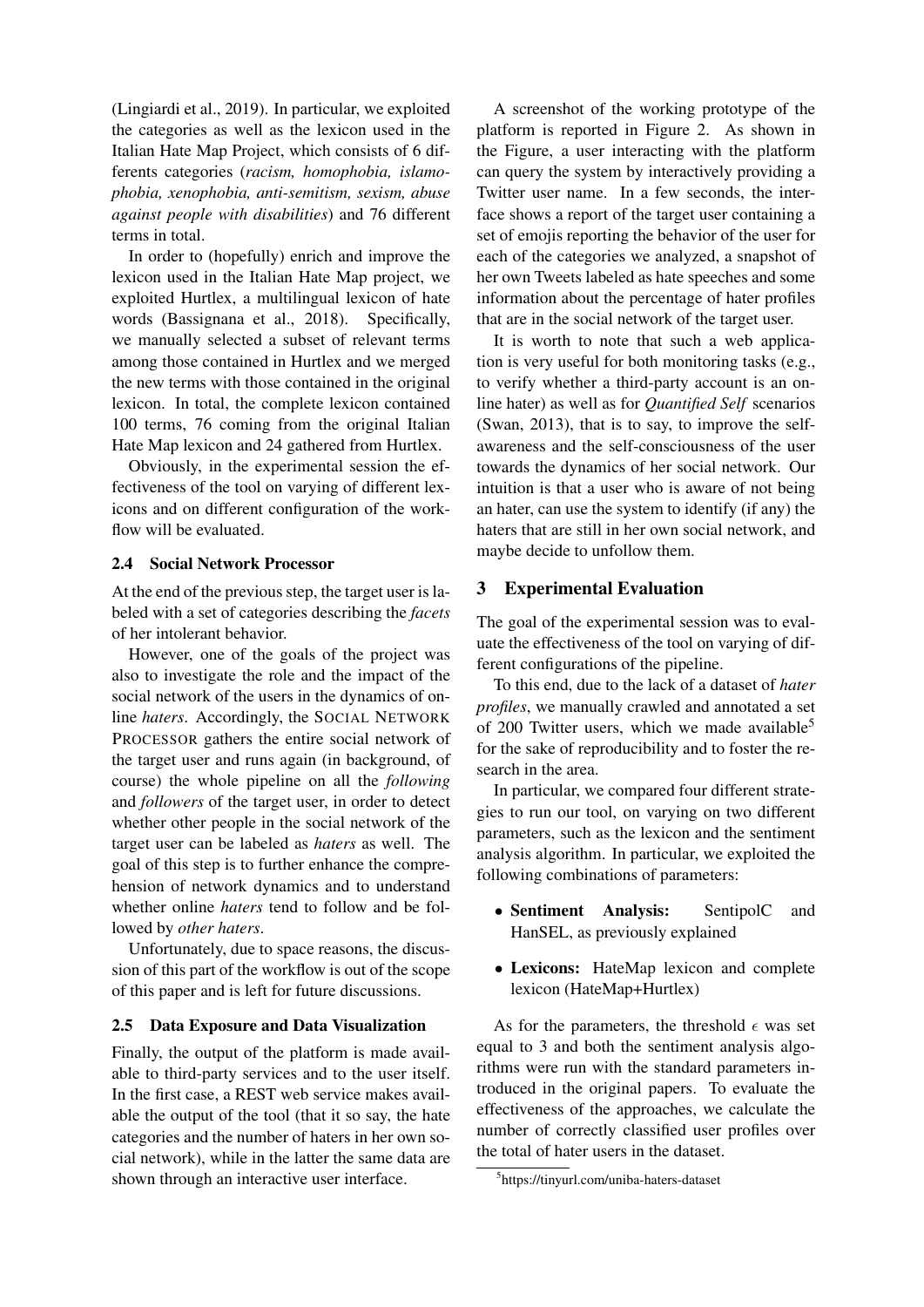

Figure 2: A screenshot of HATECHECKER at work

|          |                  | <b>Facets</b> |               |            |        |            |            |
|----------|------------------|---------------|---------------|------------|--------|------------|------------|
| Lexicon  | <b>Algorithm</b> | Racism        | Anti-semitism | Disability | Sexism | Homophobia | Xenophobia |
| HateMap  | SentiPolC        | 71.5          | 92.0          | 82.0       | 77.5   | 84.0       | 75.5       |
| HateMap  | HanSEL           | 73.0          | 95.5          | 88.5       | 79.0   | 84.0       | 79.0       |
| Complete | SentiPolC        | 78.0          | 95.0          | 86.5       | 78.0   | 84.0       | 78.0       |
| Complete | HanSEL           | 75.0          | 97.0          | 88.5       | 78.0   | 84.0       | 79.0       |

Table 1: Results of the Experiment. The best-performing configuration for each facet is reported in bold.

The results of the experiments are reported in Table 1. In general, we can state that our approach to automatically detect hater users in online social network provided us with encouraging results, since more a percentage between 78% and 97% of the online haters were correctly detected by the algorithm, regardless of the specific category.

It is worth to note that the *worse* results (both of them are beyond 70%, through) were obtained for *racism* and *xenophobia*, that is to say, two facets characterized by a lexicon that quickly evolves and often adopts terms that are *not conventional* and not necessarily conveying *hate* (*e.g.,*, expressions as *'Aiutiamoli a casa loro'* or terms as *'clandestini'*). However, even for these categories the results we obtained were encouraging.

Conversely, results were particularly outstanding for facets such as *anti-semitism* and *homophobia*, that have a quite fixed *lexicon* of terms that can be used to hurt or offend such minorities.

As for the different configurations, we noted that HANSEL tended to obtain better results than SENTIPOLC. This is a *quite* expected outcome, since it exploits more novel and effective methods as those based on word embeddings and deep learning techniques. Moreover, we can state that the results can be further improved since no particular tuning of the parameters was carried out in this work.

As for the lexicons, the extension of the original Italian Hate Map lexicons with new terms led to an improvement of the results for all the facets (except for *homophobia*) for at least one of the comparisons. Such improvement are often tiny, but this is an expected outcome since just a few terms coming from Hurtlex were added. However, even these preliminary results provided us with encouraging findings, since they showed that the integration and the extension of sensible terms with the information coming from recently developed lexical resources can lead to a further improvement of the accuracy of the system.

# 4 Conclusions and Future Work

In this work we have presented HATECHECKER, a tool that exploits sentiment analysis and natural language processing techniques to automatically detect *hater users* in online social networks.